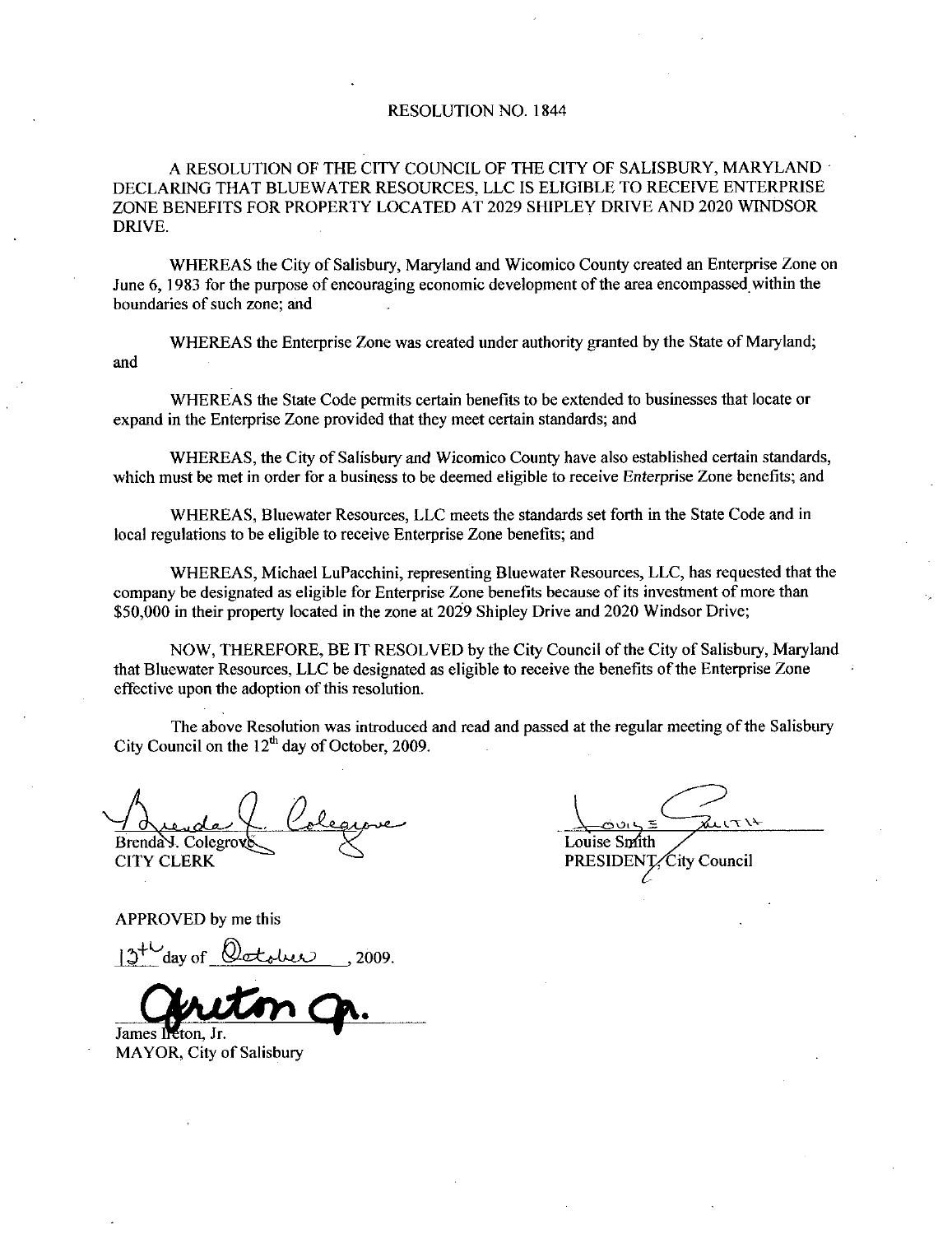#### INTER

# **PERICE** MEMO

## Office of the Mayor

To: City Council From: John R. Pick $\bigcap$ **Subject:** Enterprise Zone Eligibility – Bluewater Resources, LLC Date: October 5, 2009

Attached is a copy of the application requesting Enterprise Zone designation for Bluewater Resources, LLC from Michael LuPacchini. I have reviewed this application and, to the best of my knowledge, this establishment meets all of the qualifications to be so designated This property is located within th the best of my knowledge, this establishment meets all of the qualifications to be so designated. This property is located within the boundaries of the City's Enterprise Zone and this company has invested more than \$50,000 since locating in the Enterprise Zone.

<sup>I</sup> recommend that the City Council adopt the attached resolution designating Bluewater Resources, LLC, located at 2029 Shipley Drive and 2020 Windsor Drive, eligible to receive the benefits of the Enterprise Zone.

The Mayor concurs with this recommendation

As a reminder, companies that are declared eligible for enterprise zone benefits are able to receive both income tax and property tax benefits for ten years. The purpose of this program is to encourage industries to locate in areas identified as enterprise zones and to reinvest in such properties

stm

cc: Mayor Ireton Brenda Colegrove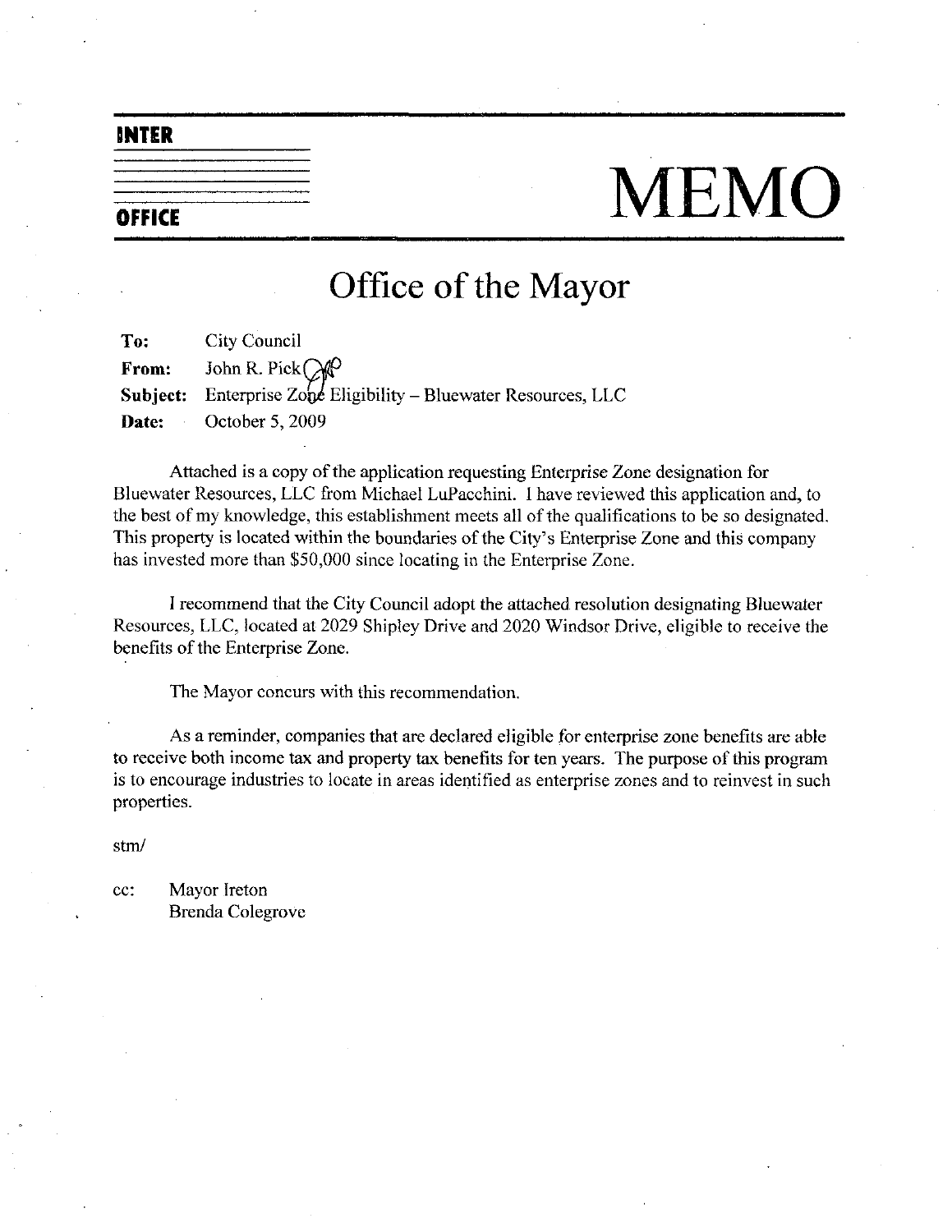

#### REQUEST FOR STATE ENTERPRISE ZONE QUALIFICATION IN THE CITY OF SALISBURY

This application allows us to determine whether or not your business is eligible to receive Enterprise Zone benefits. Please return the application to:

> John R. Pick, City Administrator City of Salisbury 125 North Division Street Salisbury, MD 21801-4940

If determined eligible, you will receive a letter confirming this determination from the City of Salisbury. Keep the letter as proof of your Enterprise Zone certification.

**GENERAL INFORMATION NEEDED:** 

NAME OF Bluewater Resourdes FIRM:

| PERSON: Michael LuPACChivi<br>PHONE: 7/7503-6972                                       |
|----------------------------------------------------------------------------------------|
| <b>PRESENT</b>                                                                         |
| PRESENT<br>LOCATION: 2029 Shipley Dr. + 2020 Whidsox DR.<br>TYPE OF SAISbury, mp 21801 |
| FEDERAL TAX ID NO. $Z6 - 2178332$ NAICS CODE: 53//20                                   |
| HOW LONG IN THIS LOCATION: New CONSTruction AS OF 1/1/09                               |
|                                                                                        |

OWNER OF REAL PROPERTY WHERE BUSINESS IS<br>LOCATED: Blue water Bush ess Park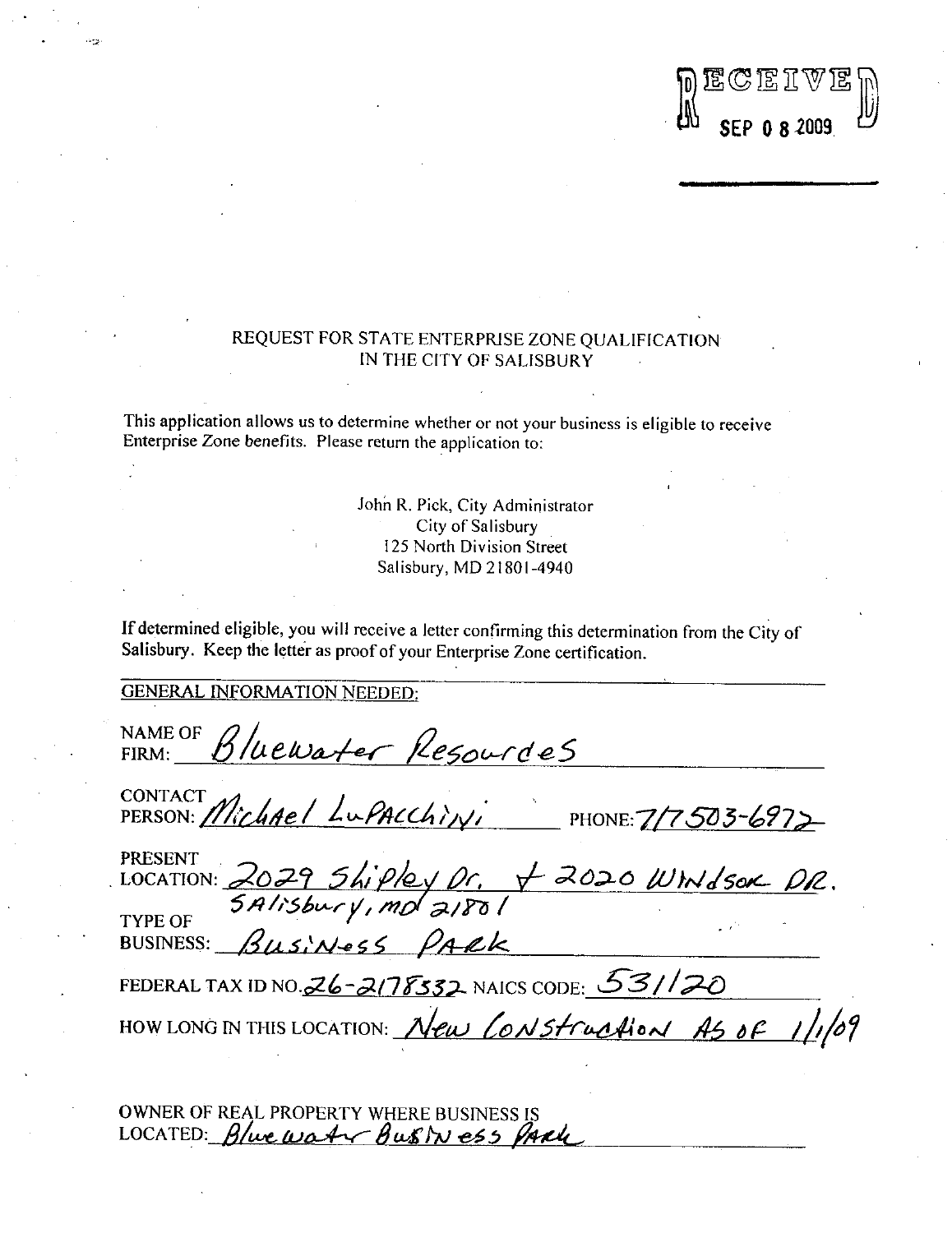$2029$  Thipley Drive + 2020 Windom Dr. Salisbury, mp<br>ADDRESS OF OWNER: Blue water Desources<br> $10.63x$  3987 OLEAN CITY, MDO 21843-3987

OUR COMPANY QUALIFIES FOR ENTERPRISE ZONE BENEFITS BECAUSE (CHECK ALL THAT APPLY):

WE HAVE CREATED MORE THAN TWO FULL-TIME POSITIONS SINCE LOCATING IN THE ENTERPRISE ZONE

\* (EMPLOYEES WORKING IN EXCESS OF 35 HOURS PER WEEK ON AVERAGE . ARE CONSIDERED FULL TIME

WE HAVE INVESTED MORE THAN \$50,000 IN OUR PROPERTY LOCATED IN THE ENTERPRISE ZONE.

IF COMPANY QUALIFIES FOR ENTERPRISE ZONE BENEFITS DUE TO JOB CREATION, PLEASE COMPLETE THE FOLLOWING:

DATE COMPANY LOCATED IN THE ENTERPRISE ZONE

NUMBER OF FULL TIMEEMPLOYEES EMPLOYED AT THIS LOCATION ON THE DATE COMPANY LOCATED IN THE ENTERPRISE ZONE

CURRENT NUMBER OF FULL TIMEEMPLOYEES EMPLOYED ATTHIS LOCATION

<sup>F</sup> COMPANY QUALIFIES FOR ENTERPRISE ZONE BENEFITS DUE 7O INVESTMENT IN THE PROPERTY, PLEASE COMPLETE THE FOLLOWING:

APPROXIMATE DATE ON WHICH IMPROVEMENTS WERE COMPLETED:  $81/109$ 

**BRIEFLY DESCRIBE IMPROVEMENTS**<br> **BRIEFLY DESCRIBE IMPROVEMENTS**<br> **BRIEFLY DESCRIPTION CONTROL**<br> **BANK** STRIP CONDITIES FOR ENTERPRISE ZONE ENDEPTS BECAUSE CHECK<br>
AT APPLY,<br>
CONTROL INTERFRESS FOR ENTERPRISE ZONE CONTROL OF 24,190 SQUARE feet of Flex<br>WAre house SPACE,<br>APPROXIMATE COST OF IMPROVEMENTS:  $\frac{\cancel{9}}{1}$ , 300,000.00